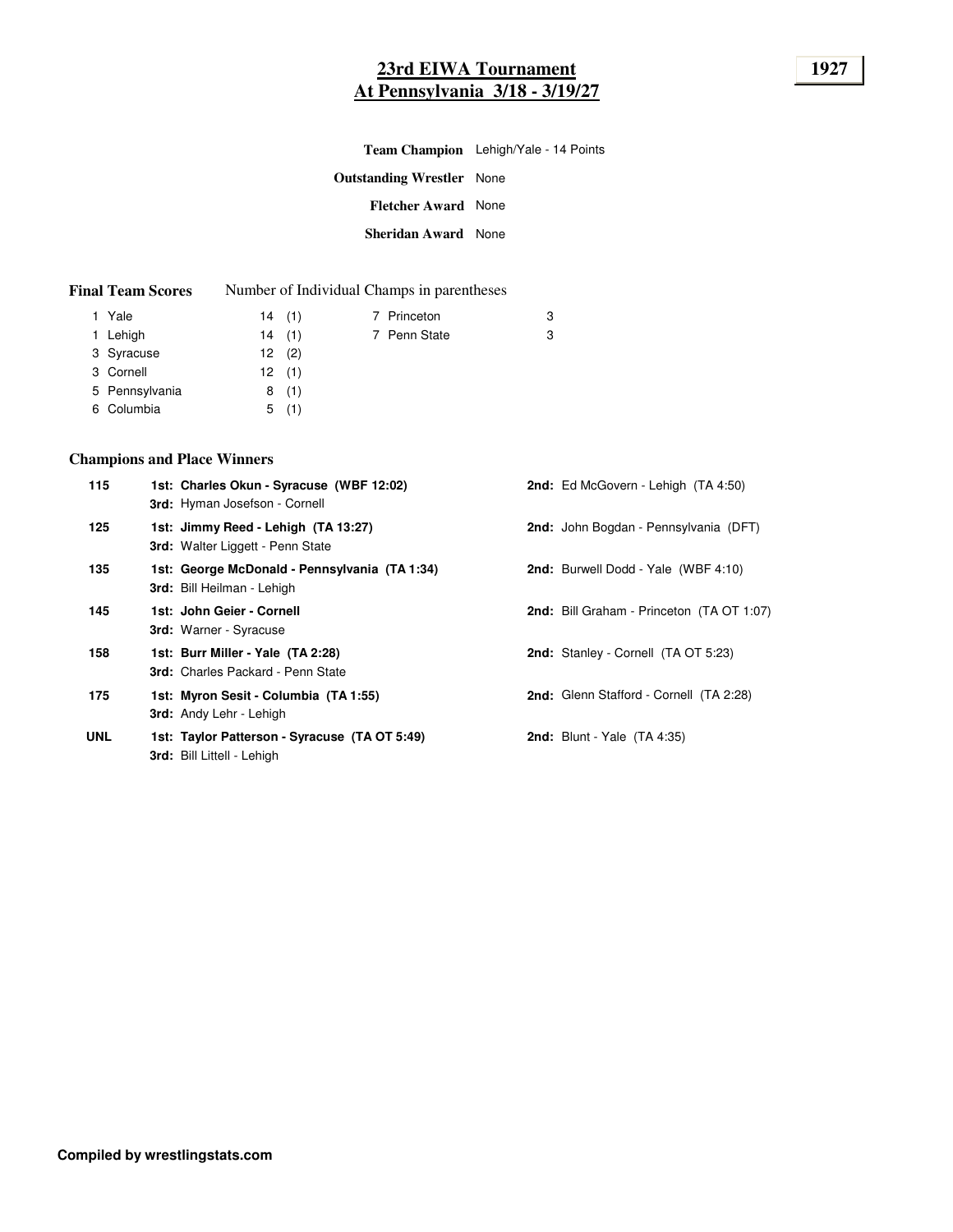# **3/18/1927 and 3/19/1927 at Pennsylvania 1927 EIWA Championship Page 1 of 4**

#### **115 Weight Class**

| Charles Okun, Syracuse       |                        |                          |                         |
|------------------------------|------------------------|--------------------------|-------------------------|
|                              | Charles Okun Fall 5:40 |                          |                         |
| Stanley Harris, Pennsylvania |                        |                          |                         |
|                              |                        | Charles Okun TA 3:14     |                         |
| Ed McGovern, Lehigh          |                        |                          |                         |
|                              | Ed McGovern TA 1:35    |                          |                         |
| F.W. Kaiser, Penn State      |                        |                          |                         |
| Hyman Josefson, Cornell      |                        |                          | Charles Okun Fall 12:02 |
|                              | Hyman Josefson TA 9:44 |                          |                         |
| Bisson, Yale                 |                        |                          |                         |
|                              |                        | Hyman Josefson Fall 7:10 |                         |
| MacRae, Princeton            |                        |                          |                         |
|                              | MacRae TA OT 2:15      |                          |                         |
| Marcus, Columbia             |                        |                          |                         |

#### **Consolation Bouts**

#### **Second Place**

| WRB Second   | Ed McGovern, Lehigh defeated Stanley Harris, Pennsylvania      |
|--------------|----------------------------------------------------------------|
| Final Second | Ed McGovern, Lehigh defeated Hyman Josefson, Cornell - TA 4:50 |

## **Third Place**

Final Third **Hyman Josefson, Cornell automatic** 

#### **125 Weight Class**

| John Bogdan, Pennsylvania  |                        |                        |                     |
|----------------------------|------------------------|------------------------|---------------------|
|                            | John Bogdan TA 2:27    |                        |                     |
| Tucker, Syracuse           |                        |                        |                     |
|                            |                        | Jimmy Reed Fall 3:26   |                     |
| Jimmy Reed, Lehigh         |                        |                        |                     |
| J. Holsman, Cornell        | Jimmy Reed TA 9:36     |                        |                     |
|                            |                        |                        | Jimmy Reed TA 13:27 |
| Simmons, Columbia          |                        |                        |                     |
|                            | Simmons Fall 4:03      |                        |                     |
| Taylor, Princeton          |                        |                        |                     |
|                            |                        | Walter Liggett TA 1:33 |                     |
| Walter Liggett, Penn State |                        |                        |                     |
| Conklin, Yale              | Walter Liggett TA 1:23 |                        |                     |

#### **Consolation Bouts**

#### **Second Place**

WRB Second John Bogdan, Pennsylvania defeated J. Holsman, Cornell Final Second John Bogdan, Pennsylvania defeated Walter Liggett, Penn State - WMFT

#### **Third Place**

Final Third Walter Liggett, Penn State automatic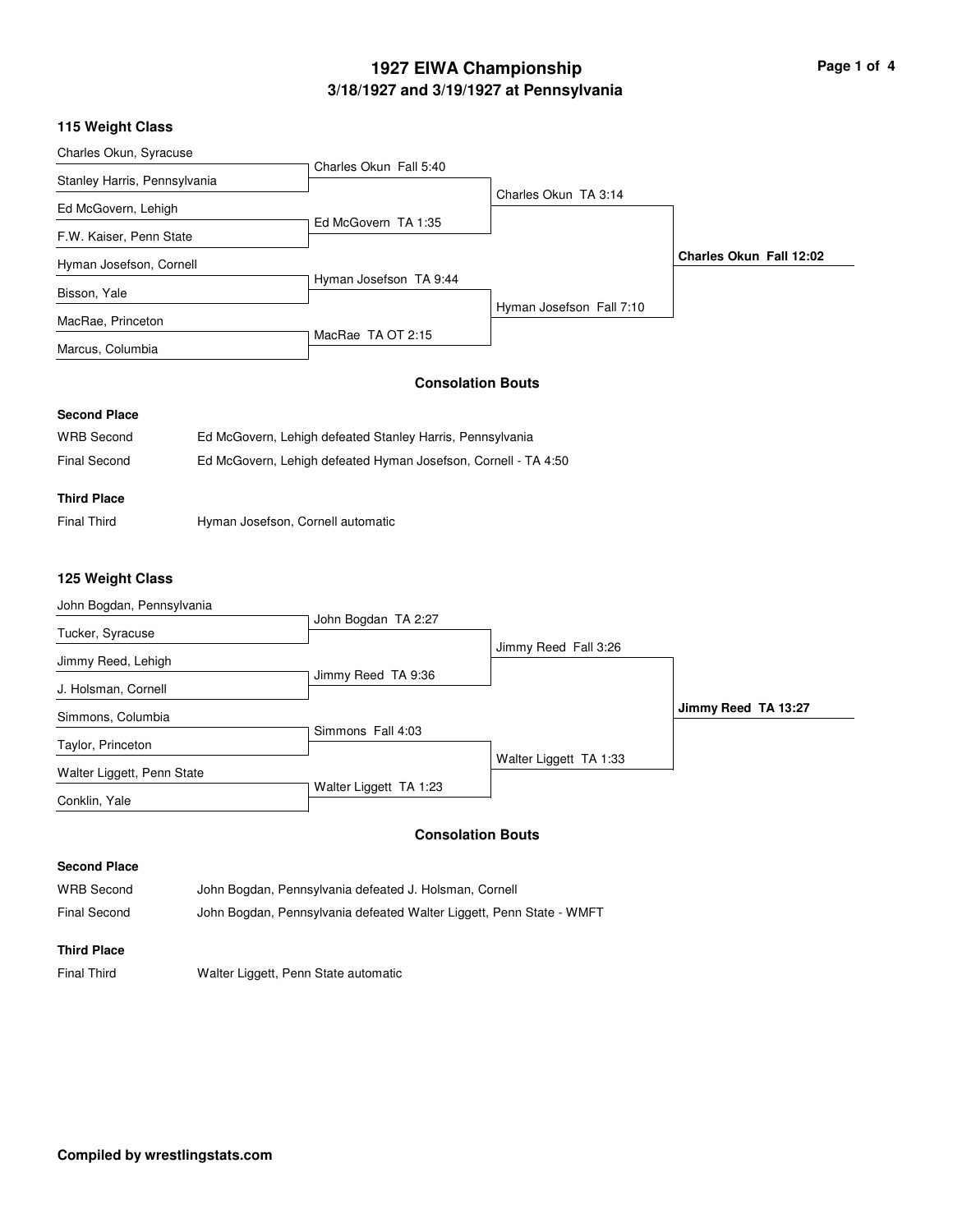# **3/18/1927 and 3/19/1927 at Pennsylvania 1927 EIWA Championship Page 2 of 4**

| 135 Weight Class              |                           |                         |                        |
|-------------------------------|---------------------------|-------------------------|------------------------|
| Long, Penn State              |                           |                         |                        |
|                               | Long $TA 8:38$            |                         |                        |
| Schroeder, Cornell            |                           | Burwell Dodd Fall 5:35  |                        |
| Burwell Dodd, Yale            |                           |                         |                        |
|                               | Burwell Dodd Fall 7:03    |                         |                        |
| Olliphant, Columbia           |                           |                         |                        |
| George McDonald, Pennsylvania |                           |                         | <b>George McDonald</b> |
|                               | George McDonald Fall 3:14 |                         |                        |
| Whittaker, Princeton          |                           |                         |                        |
| Bill Heilman, Lehigh          |                           | George McDonald TA 4:35 |                        |

Bill Heilman Fall 7:54

#### **Consolation Bouts**

## **Second Place**

Novak, Syracuse

| <b>WRB Second</b> | Bill Heilman, Lehigh defeated Whittaker, Princeton - Fall    |
|-------------------|--------------------------------------------------------------|
| Final Second      | Burwell Dodd, Yale defeated Bill Heilman, Lehigh - Fall 4:10 |

## **Third Place**

Final Third Bill Heilman, Lehigh

#### **145 Weight Class**

| John Geier, Cornell          |                           |                      |                   |
|------------------------------|---------------------------|----------------------|-------------------|
| Bill Graham, Princeton       | John Geier TA 7:34        |                      |                   |
| R.B. Ace, Penn State         |                           | John Geier Fall 7:45 |                   |
| Charles Martin, Pennsylvania | <b>R.B. Ace Fall 8:55</b> |                      |                   |
| Brown, Columbia              |                           |                      | <b>John Geier</b> |
| Gene Keller, Lehigh          | Brown TA 3:11             |                      |                   |
| Warner, Syracuse             |                           | Warner TA 3:20       |                   |
| Wylie, Yale                  | Warner TA 6:25            |                      |                   |

### **Consolation Bouts**

#### **Second Place**

| <b>WRB Second</b> | Bill Graham. Princeton defeated R.B. Ace. Penn State          |
|-------------------|---------------------------------------------------------------|
| Final Second      | Bill Graham, Princeton defeated Warner, Syracuse - TA OT 1:07 |

#### **Third Place**

Final Third Warner, Syracuse automatic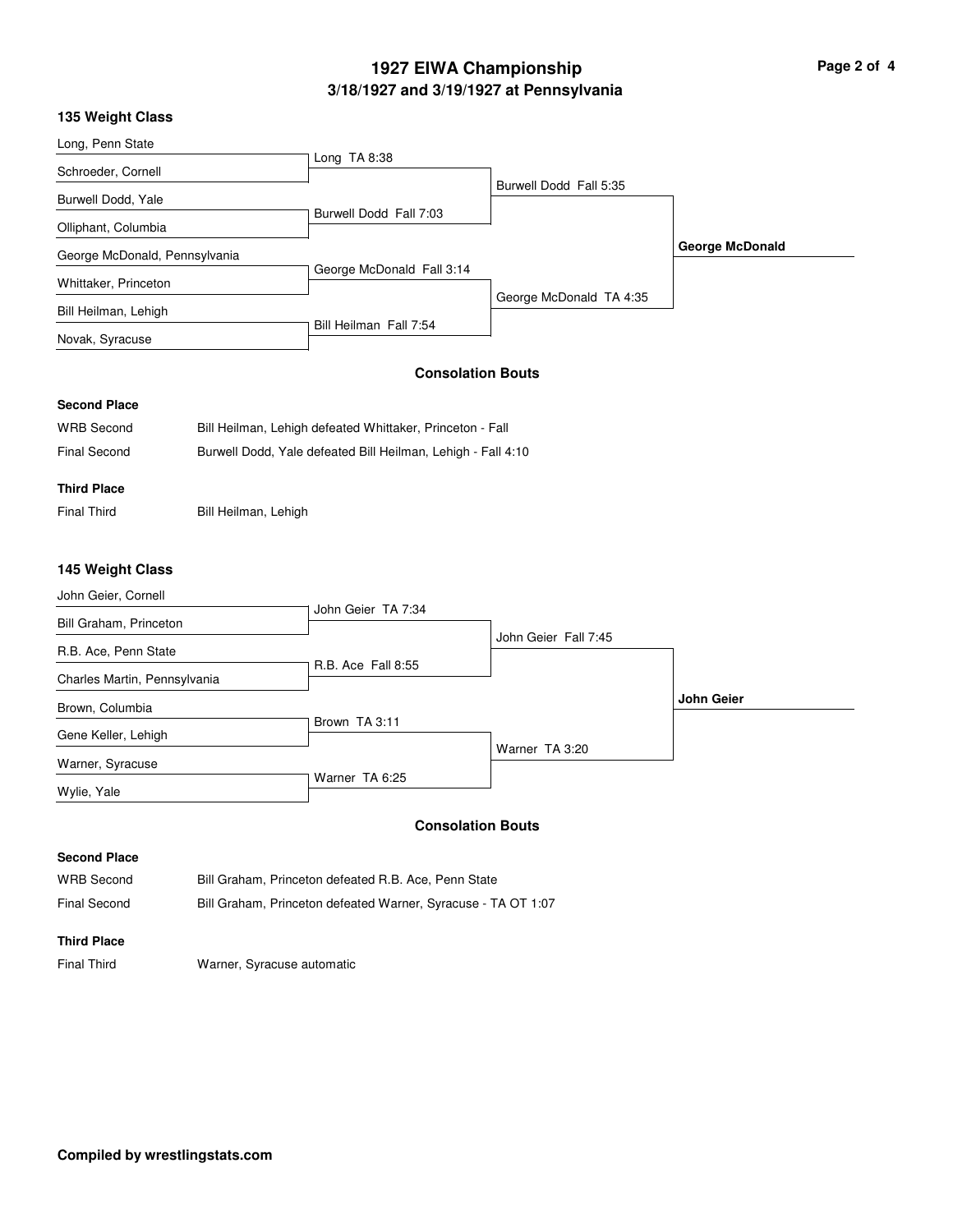# **3/18/1927 and 3/19/1927 at Pennsylvania 1927 EIWA Championship Page 3 of 4**

#### **158 Weight Class**

| Henriquez, Columbia         |  |                                                                    |                         |                     |
|-----------------------------|--|--------------------------------------------------------------------|-------------------------|---------------------|
| Larson, Syracuse            |  | Henriquez TA 1:44                                                  |                         |                     |
| Charles Packard, Penn State |  |                                                                    | Charles Packard TA 3:09 |                     |
| Brodhead, Princeton         |  | Charles Packard TA 2:37                                            |                         |                     |
| Burr Miller, Yale           |  |                                                                    |                         | Burr Miller TA 2:23 |
| Bill Buchanan, Pennsylvania |  | Burr Miller Fall 2:25                                              | Burr Miller Fall 6:47   |                     |
| Stanley, Cornell            |  |                                                                    |                         |                     |
| Lou Long, Lehigh            |  | Stanley RD                                                         |                         |                     |
|                             |  | <b>Consolation Bouts</b>                                           |                         |                     |
| <b>Second Place</b>         |  |                                                                    |                         |                     |
| <b>WRB Second</b>           |  | Stanley, Cornell defeated Bill Buchanan, Pennsylvania - TA OT 5:22 |                         |                     |

| Final Second | Stanley, Cornell defeated Charles Packard, Penn State |  |
|--------------|-------------------------------------------------------|--|
|              |                                                       |  |

#### **Third Place**

Final Third Charles Packard, Penn State automatic

## **175 Weight Class**

| Andy Lehr, Lehigh               |                        |                   |                     |
|---------------------------------|------------------------|-------------------|---------------------|
| Summey, Princeton               | Andy Lehr TA 3:30      |                   |                     |
| Clark, Syracuse                 |                        | Andy Lehr TA 8:24 |                     |
| Kreidler, Yale                  | Clark TA 6:03          |                   |                     |
| Myron Sesit, Columbia           |                        |                   | Myron Sesit TA 1:55 |
| Thomas Pratt, Pennsylvania      | Myron Sesit TA 4:31    |                   |                     |
| Glenn Stafford, Cornell         |                        | Myron Sesit RD    |                     |
| Sherwood Hollobaugh, Penn State | Glenn Stafford TA 2:00 |                   |                     |

### **Consolation Bouts**

#### **Second Place**

WRB Second Glenn Stafford, Cornell defeated Thomas Pratt, Pennsylvania Final Second Glenn Stafford, Cornell defeated Andy Lehr, Lehigh - TA 2:28